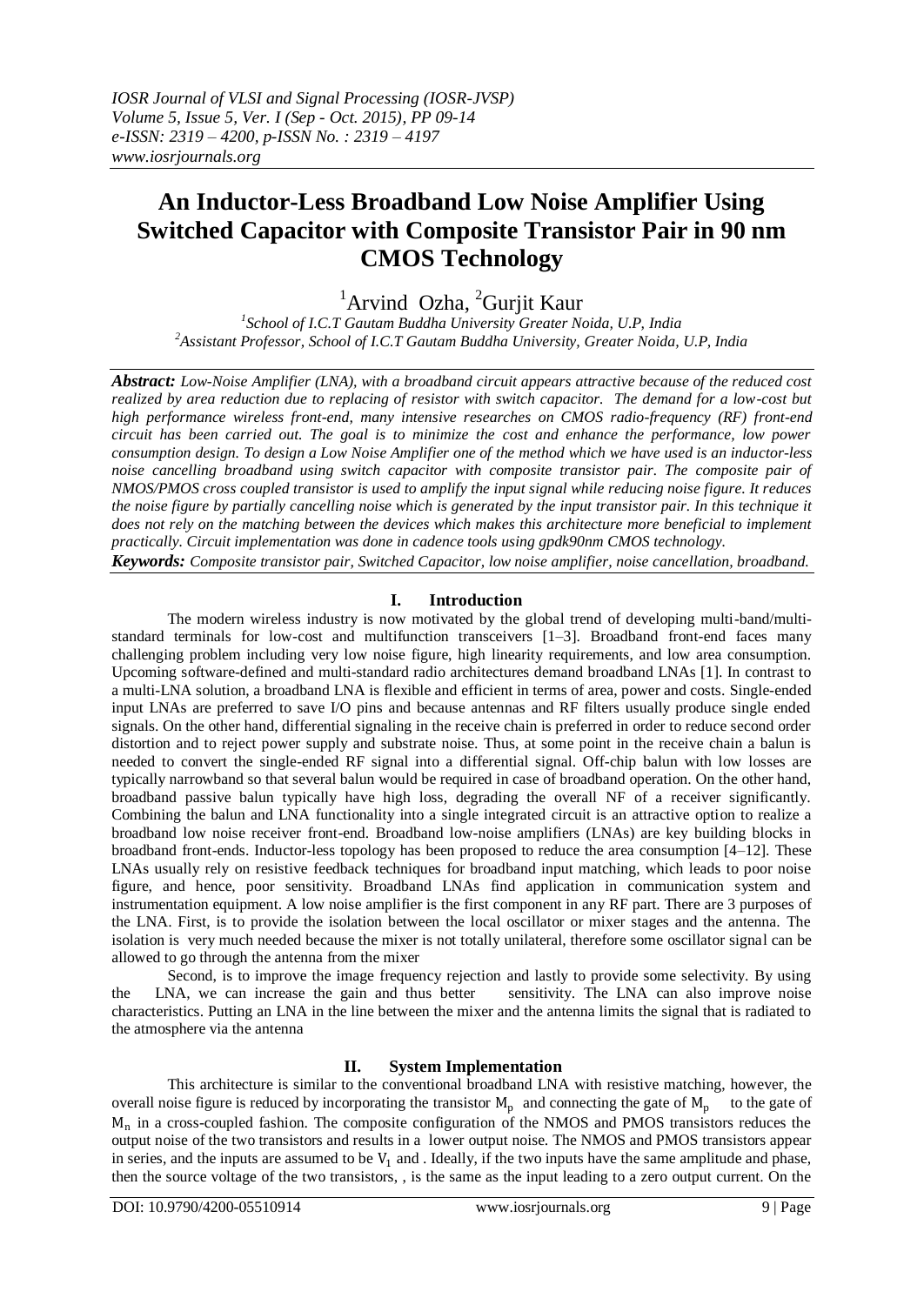other hand, if the two inputs have the same amplitude but differ in phase then  $V_s$ , is an AC ground resulting in a finite output current. Hence, this configuration amplifies the differential voltage and rejects the common-mode one.



Fig 1.Broadband LNA with resistive feedback

## **III. Switched Capacitor**

A switched capacitor is an electronic circuit used for discrete time signal processing.  $C_1$  gets fully charged when switch S1 is closed and S2 is open and discharged through S2 when S1 is open and S2 is closed. Usually, non-overlapping signals are used to control the switches, so that not all switches are closed simultaneously. This makes them much more suitable for use within integrated circuit. The simplest switched capacitor (SC) circuit is the switched capacitor resistor, made of one capacitor C and two switches S1 and S2 which connect the capacitor with a given frequency alternately to the input and output of the SC. The primary advantage of switched capacitor filters is that they can be easily implemented on an integrated circuit. You can get performance similar to an analog RC op-amp based filter using a switched capacitor topology, while avoiding the need for an ADC, DSP, and DAC on a chip. Switched capacitor circuits use capacitors and switches to emulate the behavior of resistors. Additionally, the frequency response is determined by the ratio of the capacitors, so even low frequency filters can be easily realized on-chip. The real benefit for IC implementations is that while the absolute value of capacitances and resistances have a poor tolerance, the matching between similar devices is very good. This makes it possible to implement relatively high precision analog filters on a chip.



Fig 2. Switched Capacitor circuit

$$
Q_{x=} C_x V_x \tag{1}
$$

 $C_1$  charged to  $V_1$  and then  $V_2$  during each clock period.  $R_{eq}$  $=\frac{T}{C}$  $\frac{1}{c_1}$  (2)

$$
\Delta Q_1 = C_1(V_1 - V_2)
$$
 (3)  
Equivalent average current

DOI: 10.9790/4200-05510914 www.iosrjournals.org 10 | Page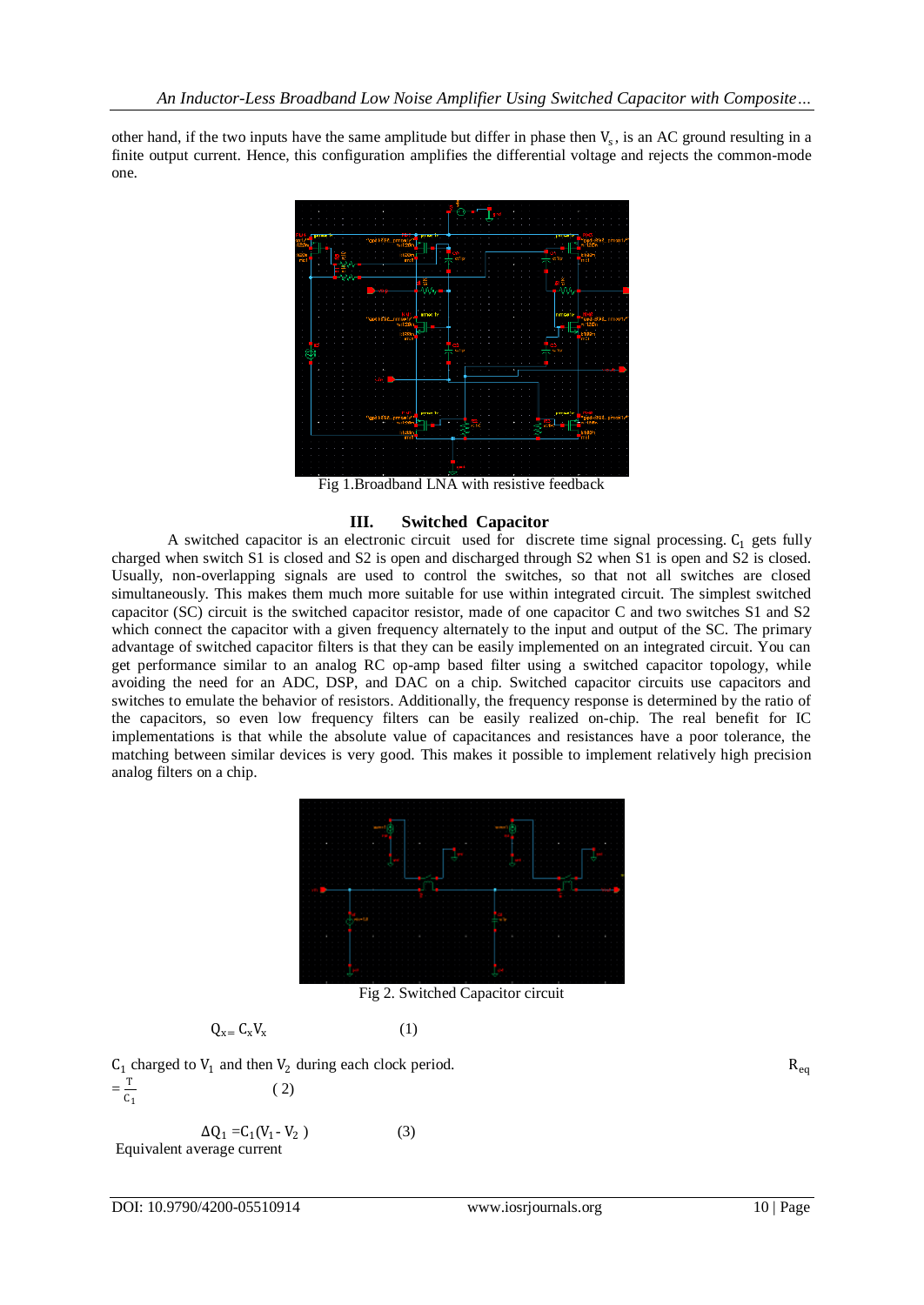$$
I_{avg} = \frac{C_1(V_1 - V_2)}{T}
$$
 (4)

Where T is the clock period.

$$
I_{eq} = \frac{V_1 - V_2}{R_{eq}} \tag{5}
$$

$$
R_{eq} = \frac{T}{C_1} = \frac{1}{C_1 f_s}
$$
 (6)

## **IV. Proposed Broadband Lna**

Fig. 3 shows the simplified schematic of the proposed broadband LNA architecture with switched capacitor .Switched capacitor is used instead of resistor because resistor consumes large area in integrated circuit. In order to minimize the area and making the device smaller switch capacitor is used. The overall noise figure is reduced by incorporating the transistor and connecting the gate of  $M_p$  to the gate of  $M_n$  in a crosscoupled fashion. This transistor serves two main purposes: 1) to provide the DC current biasing, and 2) to provide an additional gain to increase the overall gain and reduce the noise figure of the LNA. The DC biasing is adjusted with the current source , which is mirrored through the current mirror . This current also determines the gate-source voltages of and , and therefore no additional DC biasing circuit is required. The DC voltage of the output node is determined from the gate-source voltages of and , i.e. . The gate of is biased to ground through the resistance , which is much higher than the value of the source resistance, . Transistor also provides an additional transconductance to increase the overall gain of the LNA. The composite configuration of the NMOS and PMOS transistors. As shown below, this composite configuration of the NMOS and PMOS transistors reduces the output noise of the two transistors and results in a lower output noise. In this configuration, the NMOS and PMOS transistors appear in series. The composite NMOS/PMOS transistors are sized in a way to maximize the bandwidth. In this subsection, a design methodology is presented to find the optimum width of the NMOS and PMOS transistor. Considering the noise generated by the NMOS and PMOS transistors, the cross connection leads to partial noise cancellation of the generated noise. The partial noise cancellation is clarified qualitatively for the proposed architectures.Hence, this configuration amplifies the differential voltage and rejects the common-mode one. Due to series configuration of the two transistors, the transconductance is given by the series combination of the NMOS and PMOS transistors.

In the below given table the  $\left(\frac{W}{I}\right)$  $\frac{M}{L}_{\text{M}_\text{N}}$  stands for the width and length of the channel in NMOS whereas  $\left(\frac{W}{I}\right)$  $\frac{M}{L}$ <sub>M<sub>P</sub></sub> denote the width and length of the channel in PMOS. The biasing current is constant of 5 mA and base biasing current is of 9.5 mA. The resistor is replaced by the switched capacitor and its value depends on the capacitor and frequency of the clock period. The value of the resistor decreases with increasing switching frequency or increasing capacitance.



Fig 3.Broadband LNA using switched capacitor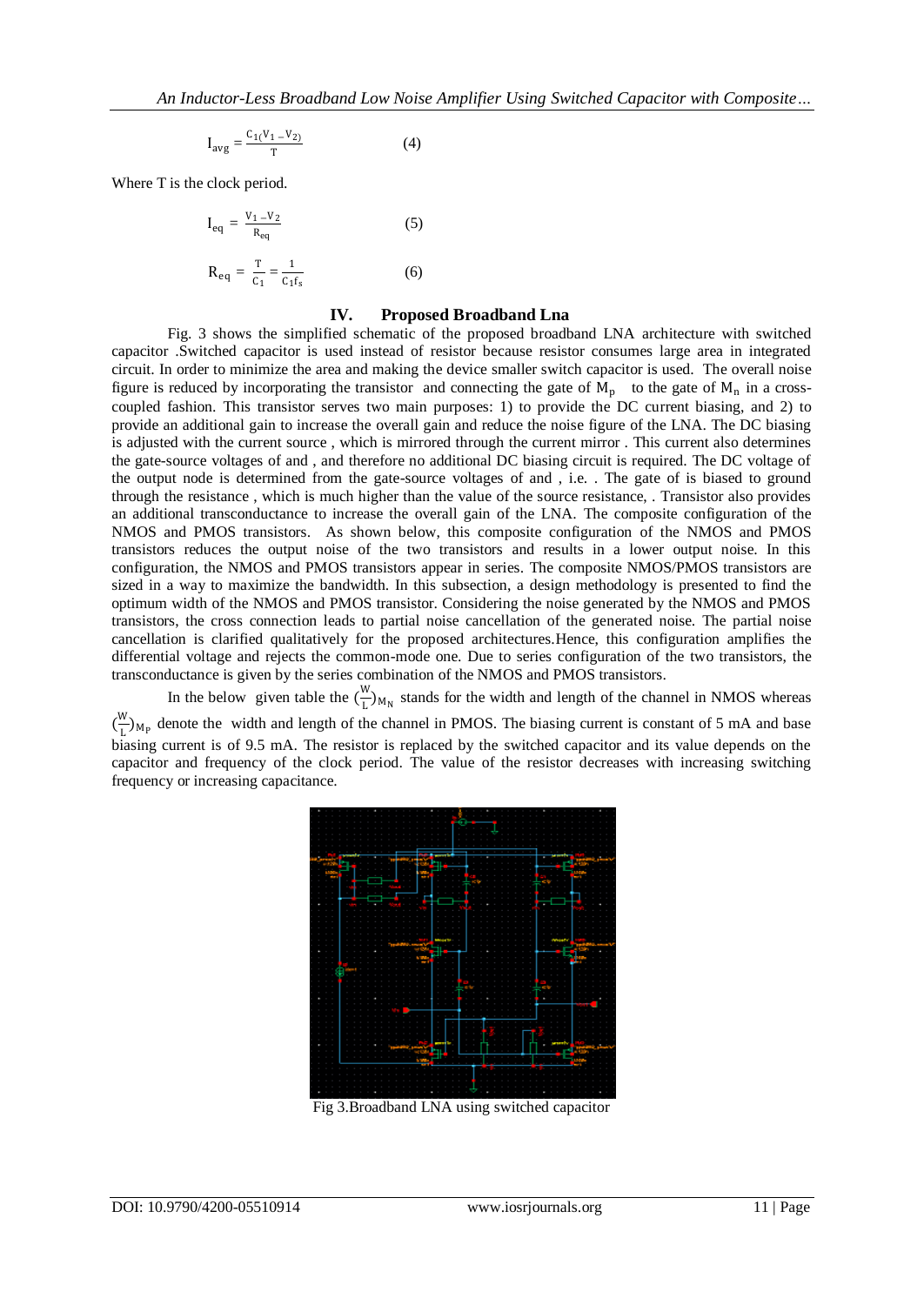| $\left(\frac{W}{L}\right)_{M_{N1}}$ | $\left(\frac{W}{L}\right)_{M_{P1}}$ | $\overline{\frac{W}{L}}$ <sub>M<sub>P2</sub></sub> | $R_{eq} =$<br>$\frac{1}{C_1 f_S}$ | $C_c$        | $\frac{R_b}{\frac{1}{C_b f_S}} =$ |
|-------------------------------------|-------------------------------------|----------------------------------------------------|-----------------------------------|--------------|-----------------------------------|
| 170um<br>0.1 <sub>um</sub>          | 465um<br>0.1 <sub>um</sub>          | $152$ um<br>0.1 <sub>um</sub>                      | $1K\Omega$                        | 7.8pF        | $100K\Omega$                      |
| $\left(\frac{W}{L}\right)_{M_{B1}}$ | $\left(\frac{W}{L}\right)_{M_{B2}}$ | $C_{b_3}$                                          | $R_{b_3} =$<br>$C_3f_S$           | $I_{bias,B}$ | $I_{bias}$                        |
| 330um<br>0.1 <sub>um</sub>          | 80um<br>0.1 <sub>um</sub>           | 7.8pF                                              | $14K\Omega$                       | 9.5mA        | 5mA                               |

TABLE NO. 1 Circuit element values and Transistor aspect ratios for the implemented LNA

Fig 4.shows the complete schematic of broadband LNA .The buffer circuit is used to drive the 50 $\Omega$ load impedance. The balun function is used to convert the differential input into single output. One end of the LNA is connected to balun function to provide the single input at the input terminal. The other end is connected to buffer. The port is connected at both the end to provide the matching between the devices.



Fig 4.Complete schematic of Broadband LNA

# **V. Simulation Results**

### **Noise Figure**

The fundamental noise performance parameter is the Noise Factor (F), which is defined as the ratio of the total output noise power to the output noise due to input source. If the Noise Factor is expressed in decibels it is called the Noise Figure (NF) (Equation7). Another related and often talked about parameter in RF applications is the Signal-to-Noise Ratio (SNR), which is the ratio of the signal power and the noise power .The Noise Factor is equivalent to the ratio of the SNR at the input and that at the output of the LNA (Equation 8). Hence, the Noise Factor is a measure of to what extent the LNA degrades the SNR.

$$
NF = 10log (F) \tag{7}
$$

$$
SNR = \frac{P_{signal}}{P_{noise}}
$$
 (8)



Fig 5.Noise Figure

Scattering Parameters or S-parameters are complex numbers that exhibit how voltage waves propagate in the radio-frequency (RF) environment. In matrix form they characterize the complete RF behaviour of a network. At this point it is necessary to introduce the concept of 2-ports. It is fundamental in RF circuit analysis and simulation as it enables representation of networks by a single device.

As the properties of the individual components and those of the physical structure of the circuit are effectively taken out of the equation, circuit analysis is greatly simplified. The characteristics of the 2-port is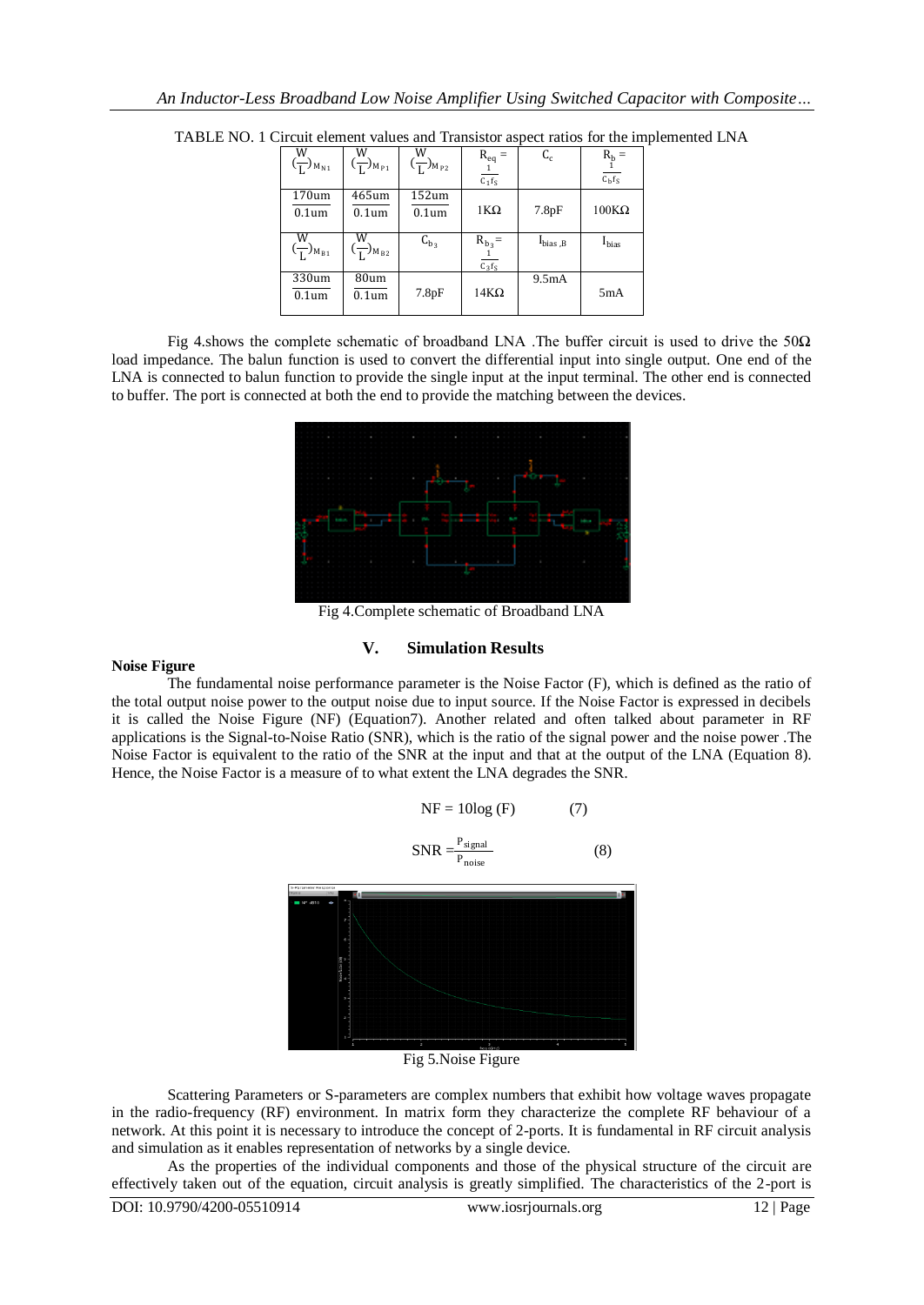represented by a set of four S-parameters:  $S_{11}$ ,  $S_{12}$ ,  $S_{21}$  and  $S_{22}$ , which correspond to input reflection coefficient, reverse gain coefficient, forward gain coefficient and output reflection coefficient respectively. There are alternative descriptive parameters for 2-ports, such as impedance parameters, admittance parameters, chain parameters and hybrid parameters. These are all measured on the basis of short- and open circuit tests which are hard to carry out accurately at high frequencies. S-parameters, on the other hand, are measured under matched and mismatched conditions. This is why S parameters are favoured in microwave applications. S-parameters are both frequency and system impedance dependent so although manufacturers typically supply S-parameter data with their devices it is not always applicable. Under such circumstances, it becomes necessary to measure the parameters. These measurements are carried out by measuring wave ratios while systematically altering the termination to cancel either forward gain or reverse gain according to the following equations:

$$
S_{11} = \frac{b_1}{a_1} \text{ when } a_2 = 0 \tag{9}
$$
  
\n
$$
S_{12} = \frac{b_1}{a_2} \text{ when } a_1 = 0 \tag{10}
$$
  
\n
$$
S_{21} = \frac{b_2}{a_1} \text{ when } a_2 = 0 \tag{11}
$$
  
\n
$$
S_{12} = \frac{b_2}{a_2} \text{ when } a_1 = 0 \tag{12}
$$

Conclusively, the S-parameters relate the four waves in the following fashion:

$$
b_1 = S_{11}a_1 + S_{12}a_2 \tag{13}
$$

$$
b_2 = S_{21}a_1 + S_{22}a_2 \tag{14}
$$



Fig  $6. S_{11}$  Input Reflection Coefficient



Fig 7. S22 Output Reflection Coefficient

In a stability perspective, an LNA can be either unconditionally stable or potentially unstable. Given the former condition, the LNA will not oscillate regardless of what passive source- and load impedance it is connected to. In a 2-port network, oscillation may occur when some load and source termination cause the input- and output impedance to have a negative real part. There are three main causes for this scenario: internal feedback, external feedback and excessive gain at out-of-band frequencies. In practice, this is done with filtering and resistive loading to attenuate gain. The condition for unconditional stability, in terms of S-parameters is

$$
\Delta = S_{11} S_{22} - S_{12} S_{21} \tag{15}
$$